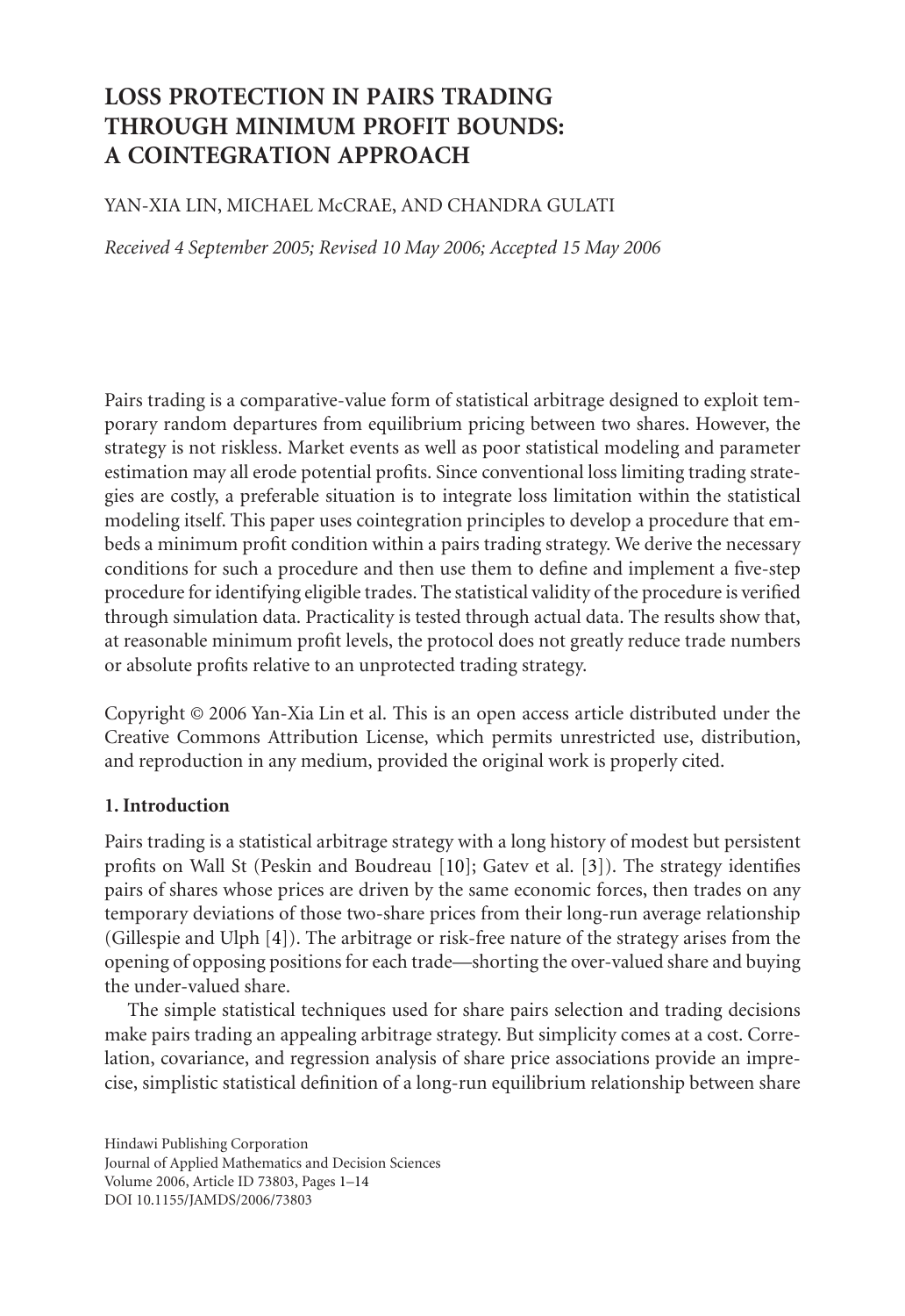prices. Moreover, they do not necessarily imply mean reversion to a long-run equilibrium price spread.

This paper assumes that such deficiencies of the statistical techniques are best dealt with by systematic improvement within the underlying statistical modeling itself, rather than left to costly hedging and conditional order techniques. We use cointegrati[on](#page-12-0) theory to provide a stat[ist](#page-12-1)ically precise foundation for the [de](#page-12-3)cisions involved in pairs trading and then use these principles to derive a loss limiting rule that ensures that each eligible trade will return some preset minimum profit, subject, of course, to the previously mentioned endemic market risks which are always present.

In this paper we use the principle of cointegrated series to derive a precise, dynamic definition of long-run equilibrium price spread that inherently implies mean reversion in component series. We then use cointegration principles to establish a protocol for ensuring that any selected trade will satisfy pr[eset minim](#page-2-0)um profit conditions.

The paper extends the work on cointegration in pairs trading by Gatev et al. [3], Gille[spie and](#page-2-1) Ulph [4], and Alexander and Dimitriu [1] to integrate a minimum nominal profit requirement into other trading strategy decisions such as the choices about share pairs, dollar weighting of long/short positions, trade opening and closing criteria and total dollar investment. We first us[e cointegr](#page-2-1)[ation coe](#page-6-0)fficient weighting (CCW) principles to derive the necessary conditions that will ensure that a trade delivers a preset minimum nominal profit per trade (MNPPT). These conditions are then incorporated into a practical, five step proced[ure for ach](#page-8-0)ieving any given MNPPT.

The analysis proceeds in six sections. Section 2 summarizes pairs trading fundamentals and identifies the main p[arameter](#page-9-0) estimates required for a pairs trading strategy. Section 3 introduces the concept of cointegration-based dollar weighting of long/short positions as the theoretical foundat[ion for de](#page-6-0)riving the necessary conditions of a preset minimum profit per trade. A five step procedure for putting the necessary conditions into practice is presented at the end of Section 3. Section 4 uses the simulated data series to investigate the procedure's sensitivity to alternative opening trade hurdle values under two trading conditions: un-constrained and constrained total investment dollars. Actual daily share price data is used in Section 5 to examine the effect of investment dollar constraints on the number of valid trades for six preset minimum profit levels, with decreasing open condition values at each level. Section 6 discusses the risk minimization implications of our results in the context of arbitrage trading strategies.

The data simulation exercise in Section 4 indicates that while all trades can be immunized in a theoretical sense, the crucial factor that determines the number of eligible trades is the allowable investment dollar maximum, since some trades require large outlays. However, real data are needed to test the practical limitations of the capital requirement.

The practicality of imposing minimum profit conditions is tested on daily closing price data for two Australian Stock Exchange quoted bank shares—the Australia New Zealand Bank (ANZ) and the Adelaide Bank (ADB) over the period January 2, 2001 to August 30, 2002. The results show that trading strategy profit potential is not unduly constrained by adding a reasonable minimum profit condition to protect against losses.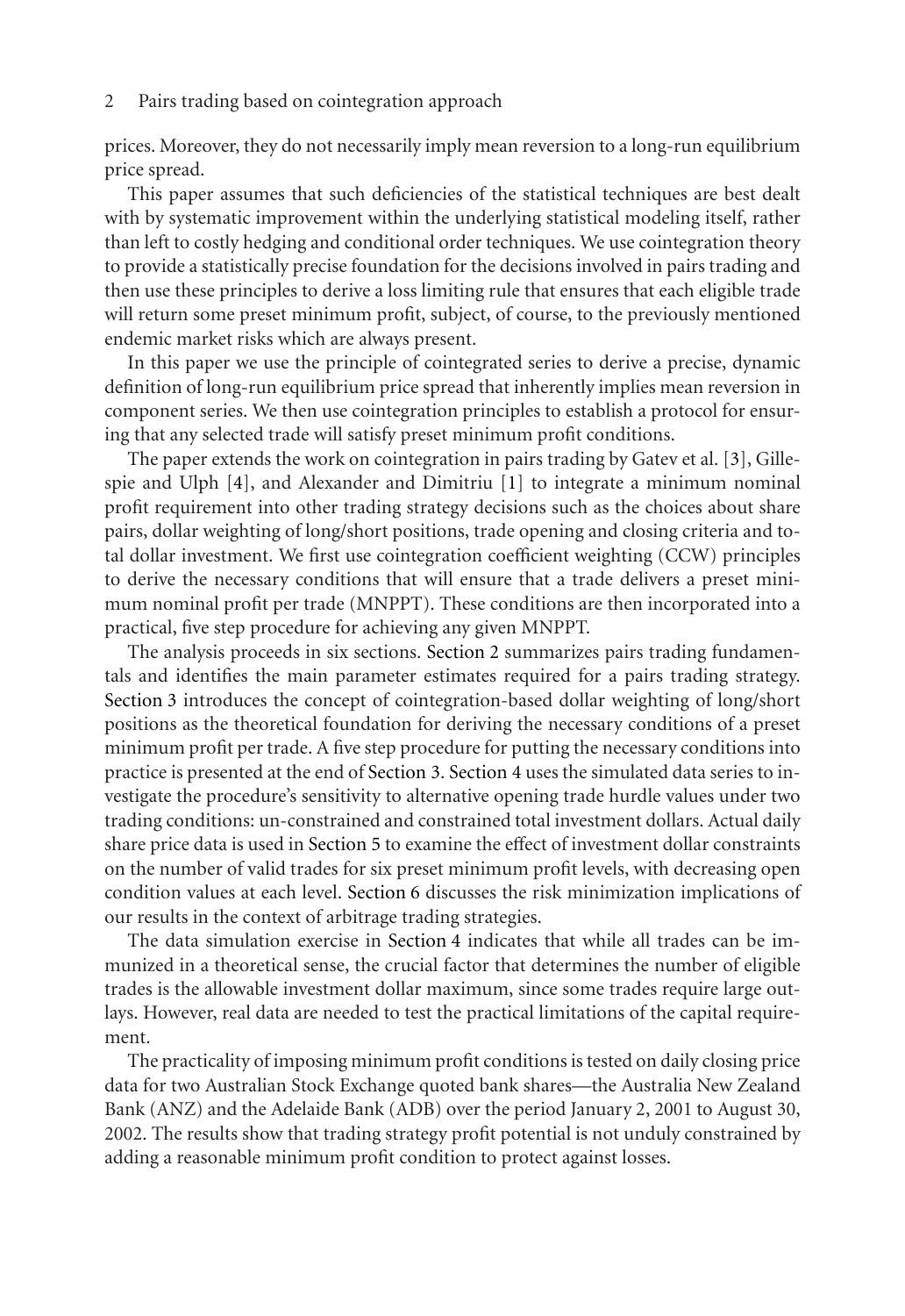# Yan-Xia Lin et al. 3

# <span id="page-2-0"></span>**2. Pairs trading and statistical arbitrage**

Pairs trading relies on the principle of equilibrium pricing for near-equivalent shares. In efficient markets, capital asset pricing model-based valuation theory and the law of one price require price equality for equivalent financial assets over time (Reilly and Brown [11]; Sharpe et al. [12]). The price spreads of near-equivalent assets should also conform to a long-term stable equilibrium over time. Hendry and Juselius [6] use this principle to show that short-term deviations from these [e](#page-12-1)quivalent pricing [co](#page-13-1)nditions may create opportunities for arbitrage profits depending upon the size and duration of the price shock.

When a sufficiently large deviation of price spread from the long-run norm is identified, a trade is opened by simultaneousl[y b](#page-13-2)uying (go long) the under-valued share and selling (short) the over-valued share. The trade is closed out when prices return to their equilibrium price spread levels by selling the long position and off-setting the short position. Net trading profit sums the profits from the long and short positions, calculated as the difference between the opening and closing prices (net of trading costs less interest on short sale receipts). See Gillespie and Ulph [4] and L'Habitant [8].

The "risk free" characteristic of pairs trading arises from the simultaneous long-short (buy-sell) opening market positions. [T](#page-13-3)he opposing positions ideally immunize trading outcomes against systematic market-wide movements in prices that may work against uncovered positions (see Jacobs and Levy [7]).

But arbitrage trading of the "convergence trade" type is rarely risk-less. Market events, persistent pricing inefficiencies or structural price changes may invalidate statistical pricing models, confound future price expectations or require parameter reestimation. Price spreads after position opening may escalate rather than revert, or the equilibrium position may shift. The inherent nature of losses were dramatically demonstrated by the unraveling of long-term capital management's highly leveraged long/short sovereign bond positions in the late 90s (Lowenstein [9]).

Pairs trading is also exposed to risk from the inherent limitations in the statistical techniques used to identify and extract profit potential. Traditional techniques may appeal in their simplicity but suffer severe limitations as a foundation for trading decision choices that determine arbitrage profit potential and extraction.

<span id="page-2-1"></span>The profit red[uc](#page-12-4)tion consequences of these risks may be offset by loss limitation strategies including stop loss and time limit orders and derivatives hedging. But these strategies are costly and only limit rather than prevent loss. With regard to statistical inefficiency, a preferable situation is integrating loss protection into the statistical modeling itself. This paper develops and tests such a procedure by using cointegration theory to define the necessary conditions for ensuring a minimum nominal profit before a trade is opened. The next section describes the foundation for this analysis.

### **3. Cointegration-based strategies**

Alexander et al. [2] demonstrate that the arbitrage profit potential between two shares depends critically on the presence of a long-term equilibrium spread between share prices, the existence of short-run departures (price shocks) from that equilibrium and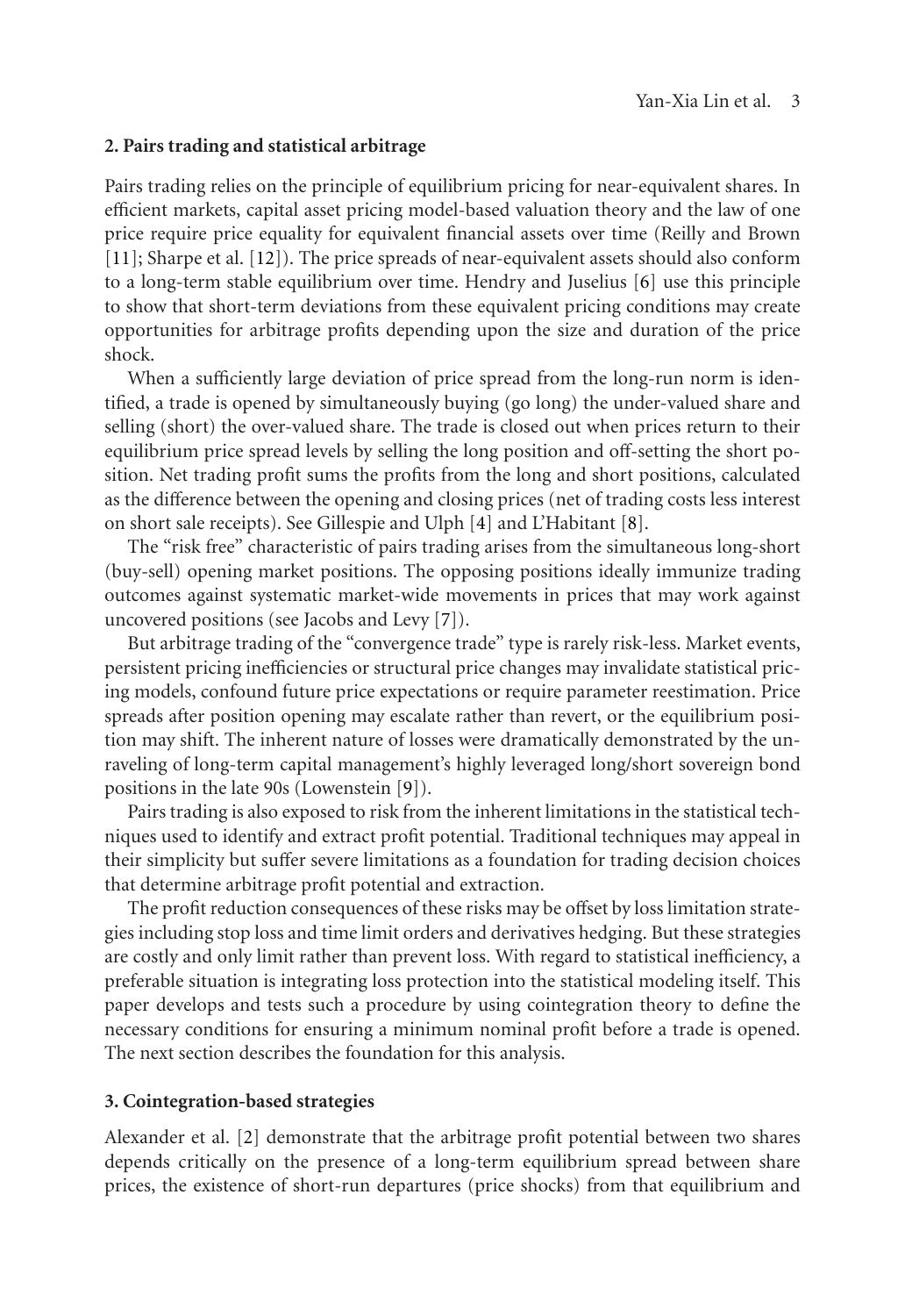re-convergence to equilibrium. In this situation, the statistical technique used for pairs trading must be able to provide an effective model of share price time behavior; detect equilibrium value relationships, and provide a measure of the extent and size of shortterm variations from that equilibrium relationship. Gatev et al. [3], Gillespie and Ulph [4] and Alexander and Dimitriu [1] all suggest that cointegration theory offers a more integrative framework for statistical arbitrage strategies than current techniques.

*Definition 3.1.* A time series  $X_t$  is called an  $I(1)$  series if the first difference of the time series forms a stationary series, denoted by *I*(0).

Many share price series are *I*(1) series. Therefore, the following cointegration definition is given based on *I*(1) series.

*Definition 3.2.* Let  $X_{1t}, X_{2t}, \ldots, X_{nt}$  be a sequence of  $I(1)$  time series. If there are nonzero real numbers  $\beta_1, \beta_2, ..., \beta_n$  such that

$$
\beta_1 X_{1t} + \beta_2 X_{2t} + \cdots + \beta_n X_{nt} \tag{3.1}
$$

becomes an  $I(0)$  series, then  $X_{1t}, X_{2t}, \ldots, X_{nt}$  are said to be cointegrated.

Cointegrated price series possess a stationary long-run stable equilibrium relationship with the associated property of mean reversion. By the definition, the linear combination of cointegrated price series is stationary and will always revert back to the mean of the stationary series. This is an important fact, which will ensure that the pair trading technique developed in this paper becomes practicable. Further details on cointegration analysis can be found in Harris [5].

We now use the concept of cointegrated share price series to derive the necessary conditions for ensuring a given minimum profit per trade over a selected trading horizon. The selection of share pairs and all subsequent trading decisions is made on cointegration principles. Long and short positions are weighted by their cointegration coefficients rather than being equally weighted. Trade opening boundaries are defined in terms of deviations from the linear combination of cointegrated series rather than deviations from some absolute mean-spread value.

The following assumptions simplify the analysis:

- (A1) the two-share price series are always cointegrated over the relevant time horizon;
- (A2) long and short positions always apply to the same shares in the share pair. For any trade,  $S_1$  always represents the short position while  $S_2$  represents the long position;
- (A3) at the opening of any trade, the price for the shorted share  $S_1$  is always higher than the price of the share in long position *S*2.

*Remarks 3.3.* (1) Since divergence from equilibrium pricing is random, any one share in a pair is just as likely to be over-priced as under-priced. However, since we are only concerned with profit per trade and since any one's trade must be concluded before the next trade is started, assumption (A2) does not affect either the validity of the simulation or empirical tests in relation to the ability of the necessary conditions to generate greater than minimum required profits per trade.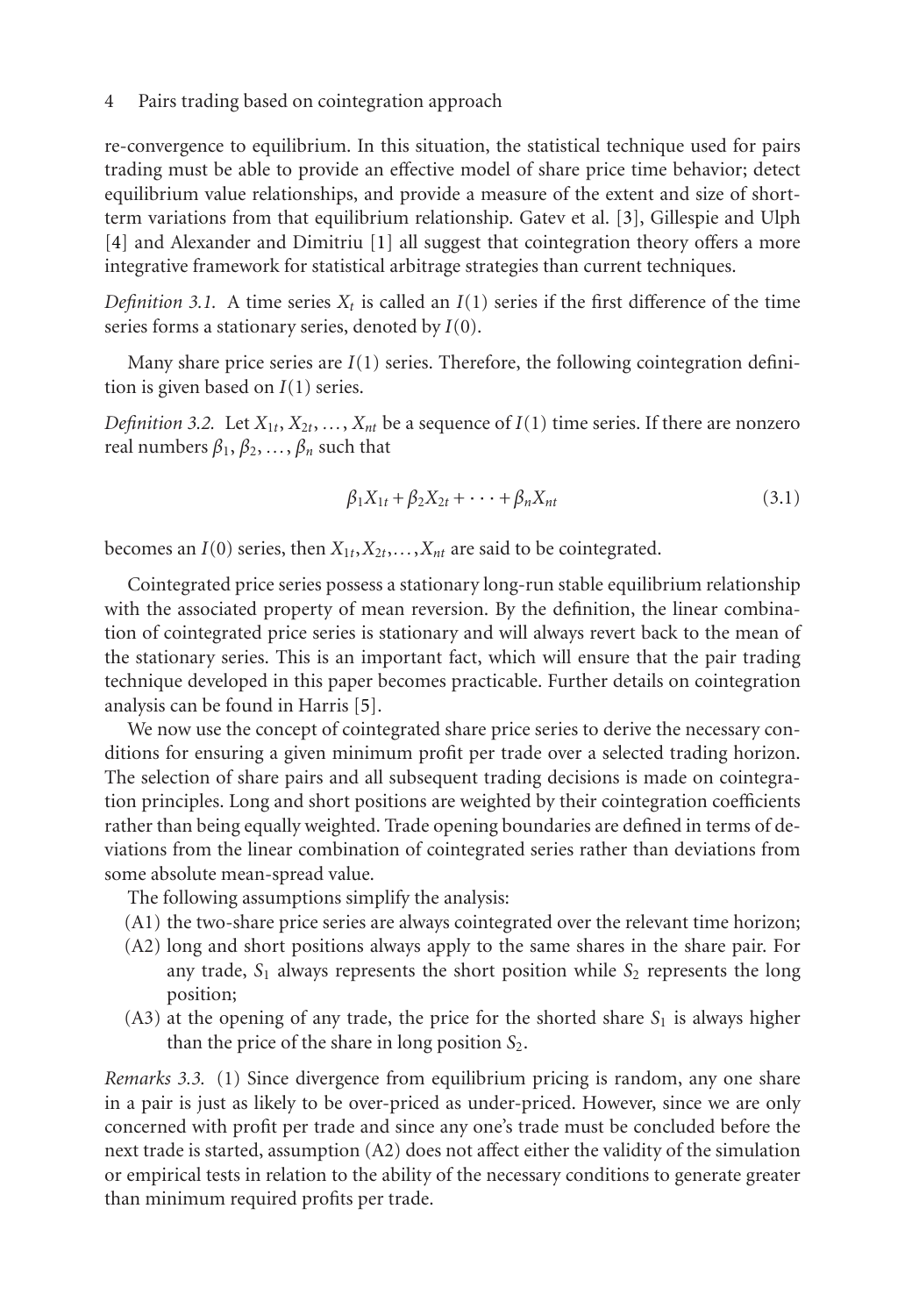(2) Assumption (A3) is quite general since a linear transformation of a price series has no effect on its cointegrating properties.

(3) The above simplifying assumptions do not affect the validity or generality of the "necessary conditions" tests, except that assumption (A3) under-estimates the number of possible trades in any period, since, on standardized prices, the shorted share, *S*1, is just as likely to be below  $S_2$  as above.

**3.1. Profit produced by a completed pair trade.** The first step is to derive a profit formula for a pair of shares  $S_1$  and  $S_2$ .

Let  $t_0$  and  $t_c$  be the times of opening and closing out a trade position, respectively. A trade is opened at *to* when a preset open trade condition (OTC) is met. The trade is closed out at  $t_c$  when a preset close trade condition (CTC) is met.

The following notations are used in the analysis. Denote by

 $N_{S_1}(t_o)$  the number of shares in short position at  $t_o$ ;

 $N_{S_2}(t_o)$  the number of shares in long position at  $t_o$ ;

 $P_{S_1}(t_o)$  the price of share  $S_1$  at  $t_o$ ;

 $P_{S_1}(t_c)$  the price of share  $S_1$  at  $t_c$ ;

 $P_{S_2}(t_o)$  the price of share  $S_2$  at  $t_o$ ;

 $P_{S_2}(t_c)$  the price of share  $S_2$  at  $t_c$ .

A trade is opened when the OTC is met at time *t*0. The over-valued share, *S*1, is shorted (sold), so that  $N_{S_1}(t_o)$  shares are sold for the receipt of  $N_{S_1}(t_o)P_{S_1}(t_o)$  dollars. A long position on  $N_{S_2}(t_o)$  shares is taken in the under-valued share  $S_2$  at a cost of  $N_{S_1}(t_o)P_{S_2}(t_o)$ dollars.

The trade is then closed out when the CTC is met at time  $t_c$ , by simultaneously selling the long position shares for the receipt of  $P_{S_2}(t_c)N_{S_2}(t_0)$  dollars and buying back the  $N_{S_1}(t_o)$  of  $S_1$  shares at a cost of  $N_{S_1}(t_o)P_{S_1}(t_o)$  dollars.

Thus, the total profit from the trade is

$$
TP_{t_c} = N_{S_2}(t_o) [P_{S_2}(t_c) - P_{S_2}(t_o)] + N_{S_1}(t_o) [P_{S_1}(t_o) - P_{S_1}(t_c)].
$$
\n(3.2)

A trade is profitable if and only if  $TP_{t_c} > 0$ . So a loss prevention strategy equates to ensuring that  $TP_{t_c} > 0$  or, more generally, that  $TP_{t_c} > K > 0$  for any preset value *K*.

**3.2. The conditions of minimum profit per trade under the CCW rule.** We now establish a cointegration coefficient weighting (CCW) rule and derive the conditions necessary to ensure a minimum profit per trade (MPPT).

Under (A1), the prices of shares  $S_1$  and  $S_2$  are cointegrated; say

$$
P_{S_1}(t) + \beta P_{S_2}(t) = \varepsilon_t, \quad t \ge 1
$$
\n(3.3)

where  $\varepsilon_t$  is an  $I(0)$  series.

The following study is restricted to the situation where the cointegration coefficient *β <* 0. This condition is not restrictive since previous studies show that most cointegrated share price series conform to this condition.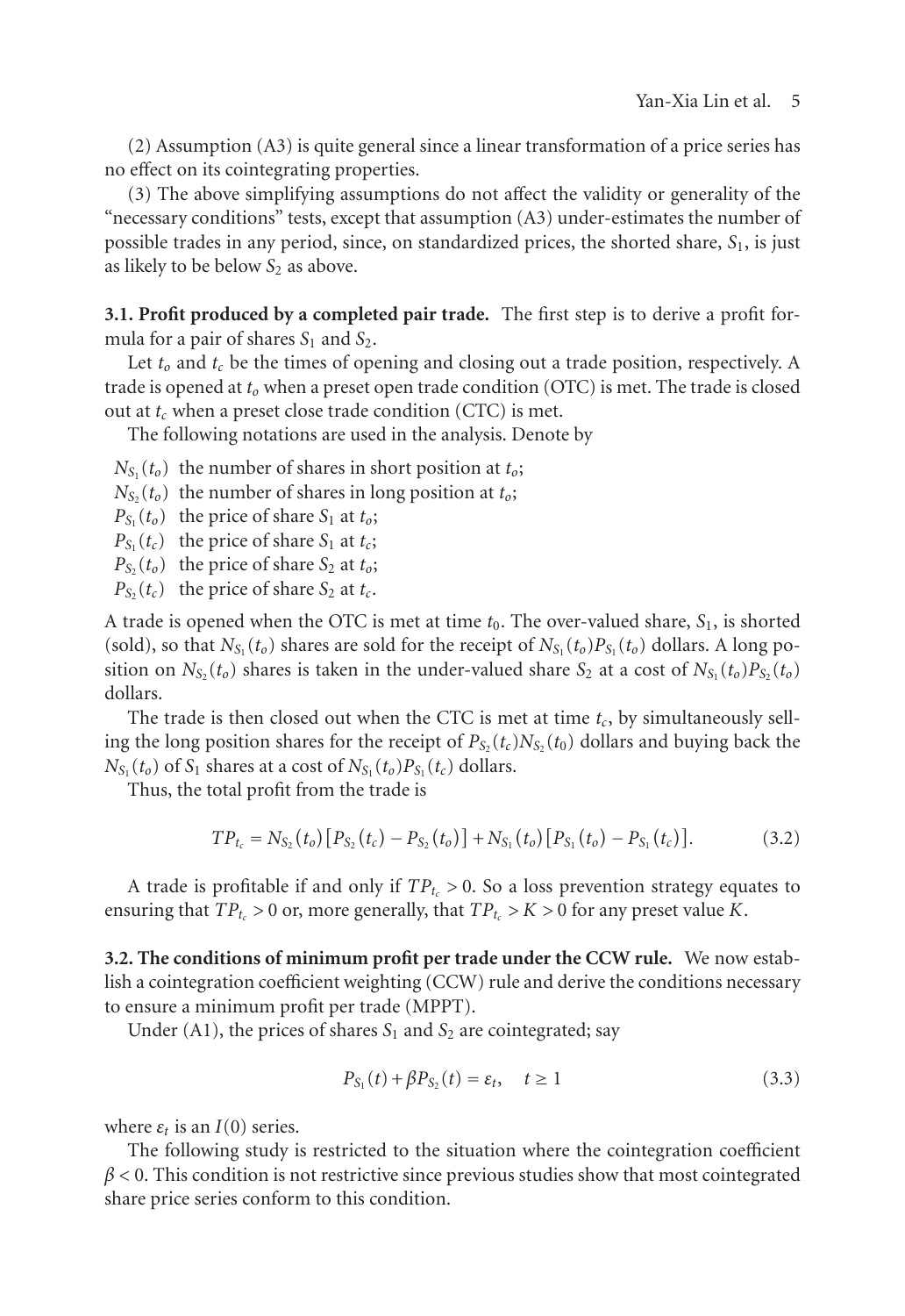To ensure that the money gained from  $S_1$  at  $t_o$  will cover the outlay to buy  $S_2$  at  $t_o$ , we need the following condition for opening a trade:

<span id="page-5-0"></span>
$$
N_{S_1}(t_o)P_{S_1}(t_o) \ge N_{S_2}(t_o)P_{S_2}(t_o). \tag{C1}
$$

In general, a trade can be opened at any time as long as (C1) is satisfied. Here we introduce an open trade criterion by the following.

*Op[en tr](#page-5-0)ade condition (OTC(a)).* Let *a* be a positive real number. A time  $t_0$  can be considered as an open trading time if  $t<sub>o</sub>$  satisfies the following condition:

$$
P_{S_1}(t_0) + \beta P_{S_2}(t_0) = \varepsilon_{t_0} > a > 0. \tag{3.4}
$$

To ensure that both conditions OTC(a) and (C1) are true, a condition on  $N_{S_1}(t_o)$  and  $N_{S_2}(t_o)$  needs to be imposed. If a trader decides to buy *n* shares, that is,  $N_{S_2}(t_o) = n$ , then, the trader should sell at least *n/*|*β*| shares in the short position. For simplicity, fractional share holdings are permitted. In this situation we will have  $P_{S_1}(t_o)N_{S_1}(t_o) > P_{S_2}(t_o)N_{S_2}(t_o)$ . So (C1) holds. After manipulation, under OTC(a) with  $N_{S_2}(t_o) = n$  and  $N_{S_1}(t_o) = n/|\beta|$ , the total profit made at time  $t_c$  can be calculated below:

$$
TP_{t_c} = N_{S_2}(t_0) [P_{S_2}(t_c) - P_{S_2}(t_0)] + N_{S_1}(t_0) [P_{S_1}(t_0) - P_{S_1}(t_c)]
$$
  
\n
$$
= \frac{n}{\beta} \{ [\varepsilon_{t_c} - P_{S_1}(t_c)] - [\varepsilon_{t_o} - P_{S_1}(t_o)] \} + \frac{n}{|\beta|} [P_{S_1}(t_0) - P_{S_1}(t_c)]
$$
  
\n
$$
= -\frac{n}{|\beta|} [P_{S_1}(t_o) - P_{S_1}(t_c)] + \frac{n}{|\beta|} [P_{S_1}(t_o) - P_{S_1}(t_c)]
$$
  
\n
$$
+ \frac{n}{|\beta|} (\varepsilon_{t_o} - \varepsilon_{t_c}) = \frac{n(\varepsilon_{t_o} - \varepsilon_{t_c})}{|\beta|}. \qquad (3.5)
$$

This derivation shows that for any pair of cointegrated shares, if at open time  $t<sub>o</sub>$  the number of shares in the long and short positions are  $N_{S_2}(t_o) = n$  and  $N_{S_1}(t_o) = n/|\beta|$ , respectively, the total profit from long/short trading can be expressed solely in terms of *β*,  $\varepsilon_{t_0}, \varepsilon_{t_0}$ , and *n*.

We now need to define an appropriate close time  $t_c$  such that a trader, who opened a trade under  $\text{OTC}(a)$  with  $N_{S_2}(t_o) = n$  and  $N_{S_1}(t_o) = n/|\beta|$ , will be able to gain a minimum of \$*K* when the trader closes the trade.

From (3.5), to ensure the minimum gain requirement,  $\varepsilon_{t_c}$  has to satisfy the following inequality:

$$
\frac{n(\varepsilon_{t_0} - \varepsilon_{t_c})}{|\beta|} > K.
$$
\n(3.6)

In other words, the value of  $\varepsilon_{t_c}$  has to be lower than  $\varepsilon_{t_o}$  and the difference between  $\varepsilon_{t_o}$  and  $\varepsilon_{t_c}$  has to be greater than  $|\beta|K/n$ . Thus, to ensure a minimum profit of \$*K*, we use the following closing condition.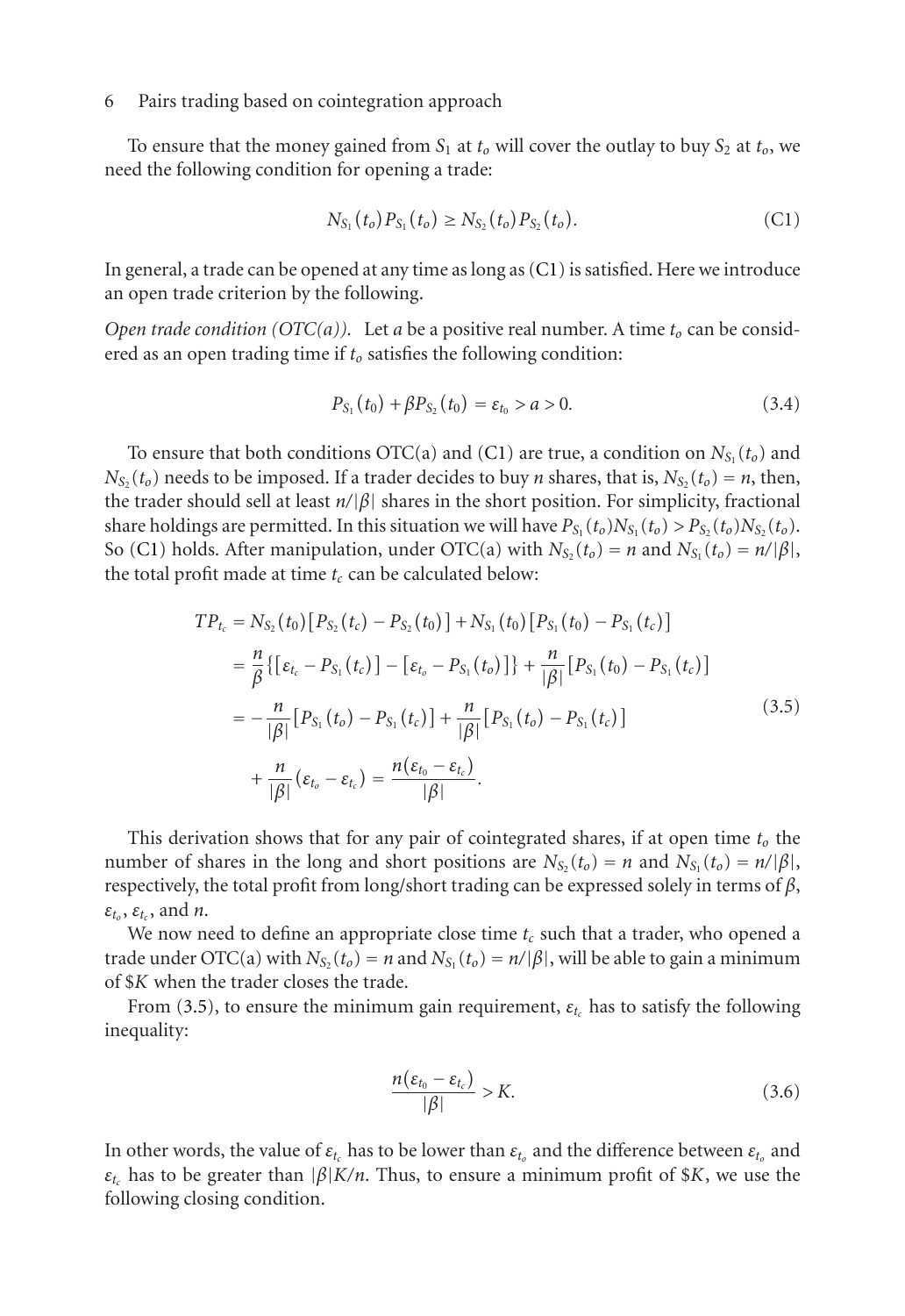*Close trade condition (CTC(a), (b)).* If a trade is opened at OTC(a) with  $N_{S_2}(t_o) > K|\beta|/2$  $(a - b)$  and  $N_{S_1}(t_o) = N_{S_2}(t_o)/|\beta|$ , where  $a > b$ , then the trade needs to be closed at  $t_c$  when  $\varepsilon_t$  < *b*.

In practice,  $N_{S_1}(t_o)$  can take value  $[N_{S_2}(t_o)/|\beta|]+1$ , in case  $N_{S_2}(t_o)/|\beta|$  is not an integer, where "[*d*]" denotes the maximum integer less than *d*.

**3.3. Five-step trading strategy.** We now use the above necessary conditions to build a five-step procedure for obtaining the required minimum profit \$*K* on any completed trade.

*Step 1.* Choose an opening condition *a* and closing condition *b* such that  $a > b$ . Usually *b* is assigned as the mean of  $\varepsilon_1$  and *a* is assigned as  $k\sigma$  where *k* is a positive real number and  $\sigma$  is the standard deviation of  $\varepsilon_1$  (recall that  $\varepsilon_t$  is a stationary time series).

*Step 2.* Choose an integer  $n > K|\beta|/(a - b)$ .

*Step 3.* Open a trade at  $t_0$  when  $P_{S_1}(t_0) > P_{S_2}(t_0)$  and condition OTC(a) is satisfied.

*Step 4.* Buy *n* shares of  $S_2$  and sell  $[n/|\beta|] + 1$  shares of  $S_1$  at time  $t_0$ .

*Step 5.* Close out the trade at  $t_c$  when  $\varepsilon_t < b$ .

Following the above steps, we have

$$
\frac{n(\varepsilon_{t_0} - \varepsilon_{t_c})}{|\beta|} > \frac{n(a - b)}{|\beta|} > K,
$$
\n(3.7)

which will ensure a given MPPT of \$*K* for the trade.

In the above strategy, the proportion of shares assigned to the long and short positions is determined by the cointegration coefficient  $\beta$  rather than by the more traditional equal weighting strategy. We label this the cointegration coefficient weighting strategy (CCW).

*Remark 3.4.* In practice, the CCW weighting strategy will always work if the total dollar investment is permitted by the broker. This is because the open and close conditions are based on the movement of the stationary time series  $\varepsilon_t$ . To ensure an appropriate frequency of trades, the opening condition (a) and the closing condition (b) should be chosen such that they are regularly crossed by the process  $\varepsilon_t$ , thus ensuring the frequent opening and closing of trades.

# <span id="page-6-0"></span>**4. The application of minimum profit conditions**

The preceding analysis derived the theoretical conditions for achieving a given MPPT and formulated a five step procedure to implement the trading strategy. We now examine practical application issues of constraints imposed by the procedure on numbers of trades and sensitivity to maximum investment levels.

The theoretical derivation of the necessary conditions for achieving a given level of minimum profit may be enhanced if the procedure is a practical one in terms of its impact on trade numbers and trading profitability. The current analysis concentrates on profit per trade, trade numbers, and dollar investment implications.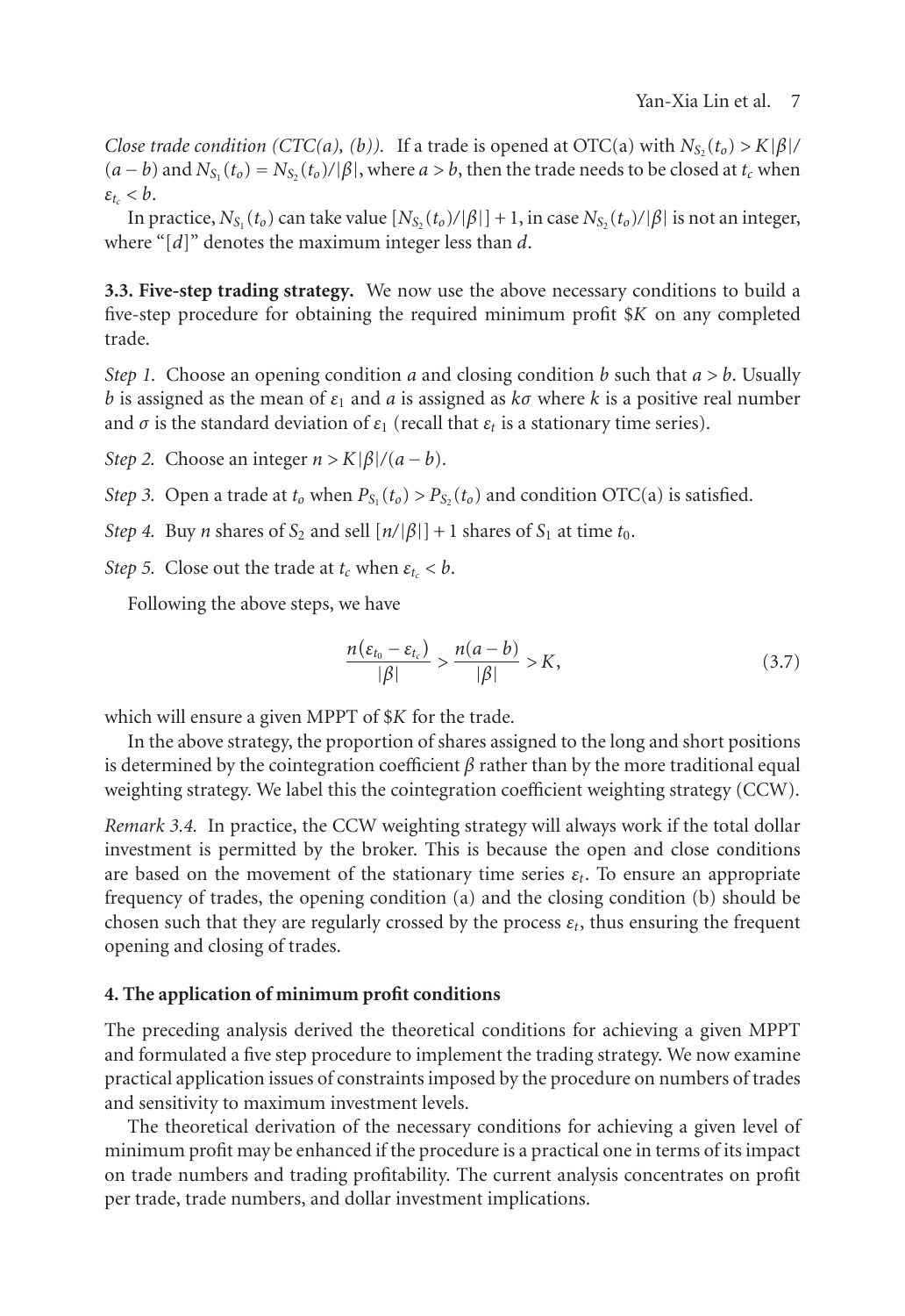| К   | Open condition * | Close condition $*$ | Average      | Average      |
|-----|------------------|---------------------|--------------|--------------|
|     | $\left(a\right)$ | (b)                 | total profit | total trades |
| 10  | $m + \sigma$     | m                   | 1350         | 51.8         |
| 50  | $m + \sigma$     | m                   | 6006         | 51.8         |
| 100 | $m + \sigma$     | $\boldsymbol{m}$    | 11751        | 51.8         |
| 10  | $m+(\sigma/2)$   | m                   | 3248         | 81.7         |
| 50  | $m + (\sigma/2)$ | m                   | 15180        | 81.7         |
| 100 | $m+(\sigma/2)$   | $\boldsymbol{m}$    | 30032        | 81.7         |

<span id="page-7-0"></span>Table 4.1. Total profit and trades for varying MPPT levels under CCW strategy: simulated data.

∗*m and σ denote the mean and standard deviations, respectively, of the I*(0) *series εt*

We investigate the trade number and profit constraint issues using data generated from a known cointegration model. The simulation study has two purposes. First, to demonstrate how the CCW strategy works for the simulated data and whether altering the values for (a) and (b) affects the number of trades for any given MPPT level. Second, to demonstrate the effect on trade numbers of introducing a constraint on the total dollar investment allowed in any trade.

.

As an investigative technique, simulation enhances control over the data generation process by ensuring that sample data conform to a given cointegration model with the prescribed parameters. This filters out data "noise" that may complicate results on the effects of the treatment variable on the target variable/s.

The sample price data are simulated from a cointegration model:

$$
P_{S_1}(t) + \beta P_{S_2}(t) = \varepsilon_t, P_{S_2}(t) - P_{S_2}(t-1) = e_t,
$$
\n(4.1)

where  $e_t$  − 0*.*1 $e_{t-1}$  = 13 +  $\delta_{1,t}$  and  $\delta_{1,t}$  are iid normally distributed, *N*(0,0*.5*);  $\beta$  = −0*.2*;  $\varepsilon_t$ fol[lows mod](#page-7-0)el  $\varepsilon_t$  − 0.2 $\varepsilon_{t-1}$  = 13 +  $\delta_t$  and { $\delta_t$ } are iid with standard normal distribution *N*(0,1). 100 independent samples are simulated from this model and each sample has 500 data points equally spaced over the trading horizon to permit calculation of profit per time period over a horizon of 500 periods. Simulations are run with \$*K* equal to \$10, \$50, and \$100, respectively.

**4.1. Application to the CCW strategy: unconstrained investment.** Following the five step trading strategy, the simulation output in Table 4.1 is given by setting  $N_{S_2}(t_o)$  =  $[K|\beta|/(a - b)] + 1$  and  $N_{S_1}(t_o) = N_{S_2}(t_o)/|\beta|$  for each trade.

Table 4.1 shows that the average total trade numbers per sample is just over 51. When the value (a) is closer to the mean of  $\varepsilon_t$ , the average total trade numbers increase to over 81 trades per sample.

Under the CCW rule, the number of trades in a trading horizon is largely determined by the open and close criterion values. Since both criteria now relate to the stationary time series  $\varepsilon_t$ , reconvergence to the long-run equilibrium value *m* is more frequent.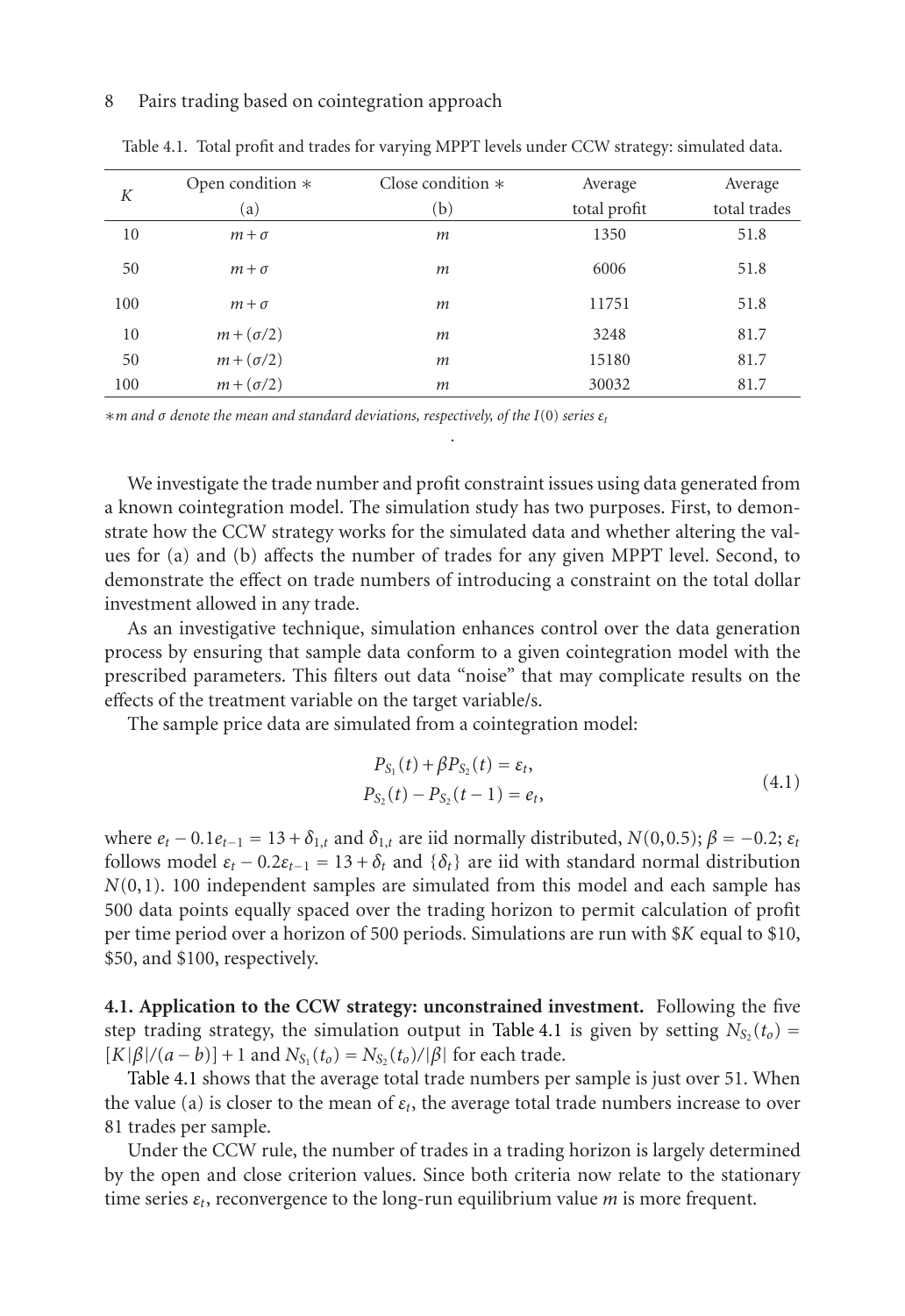Table 4.2. Total profit and trades for varying MPPT under CCW strategy with constrained investment dollars: simulated data. *K W* Open Close Average Average *K* condition (a) condition (b) total profit total trades 10 90000 *m*+*σ m* 523 15*.*25 10 100000 *m*+*σ m* 875 25*.*37 10 250000 *m*+*σ m* 1932 51*.*78 10 100000  $m + (\sigma/2)$  *m* 0 0 10 250000 *m*+ (*σ /*2) *m* 3999 81*.*75 50 250000 *m*+*σ m* 0 0 50 400000 *m*+*σ m* 5864 46*.*50

50 250000 *m*+ 1*.*5*σ m* 1523 14*.*16 50 100000 *m*+ 1*.*5*σ m* 0 0 100 400000 *m*+ 1*.*5*σ m* 1114 5*.*69

**4.2. Application to the CCW strategy: constrained investment dollars.** In the previous unconstrained CCW simulation, the total dollar investment in long/short positions cannot be preset. They depend on the price of shares at each open trade position. So while minimum profit \$*K* requirement is met, the total dollars investment required to produce this result may be large. In this section, another simulation study is considered. This simulation constrains the total dollar investment permitted per trade. Trades that require \$*W* investment above the indicated values are now deleted. Table 4.2 presents the results.

<span id="page-8-0"></span>The results indicate that the size of the average dollar commitment per trade necessary to meet the MPPT condition can make the rate of return on investment very small at the given entry hurdle—even when set below the prevailing risk free rate. However, recall that we are not deriving a profit maximizing strategy, but a strategy ensuring a given minimum profit. The simulations emphasize the sensitivity of required capital outlay to the other decision parameter values. Keeping outlays feasible implies the selection of realistic parameter values and reasonably priced shares relative to intended outlay. Expensive shares require more capital.

The low rate of return on investment may reflect the lack of price shocks in the simulated model of this section. A more realistic test of returns requires actual data. The next section details an empirical i[nve](#page-9-1)stigation of these results.

### **5. Application of the CCW strategy to empirical data**

We now use empirical data to examine how alternative levels of maximum investment affect trade numbers for a given MPPT value *K*. Maximum investment limits (W) are set at \$5*.*000 through to \$100*.*000 for given alternative MPPT levels *K* of \$10 through to \$2000. Within each investment level, the opening condition is varied from *m* + 1*.*5*σ* to *m* + *σ /*5 and the closing condition is always set at *m*, where *m* and *σ* are the mean and standard deviations of  $\varepsilon_t$  in (5.1), respectively.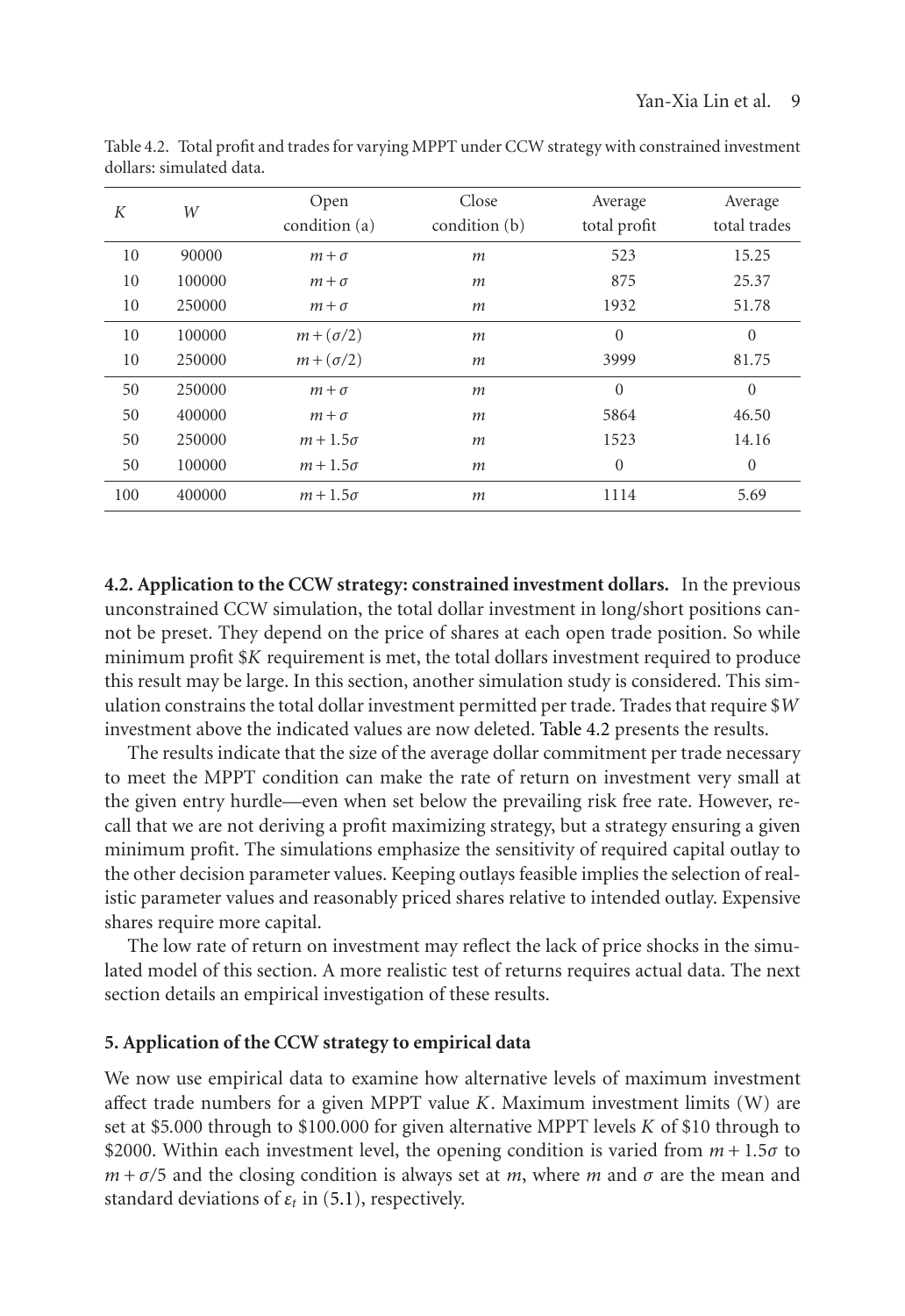The data are daily closing prices from January 2, 2001 to August 30, 2002 for two Australian Stock Exchange quoted bank shares—the Australia New Zealand Bank (ANZ) and the Adelaide Bank (ADB). The cointegration parameters are estimated on the first year's data, that is, from January 2, [200](#page-10-0)1 t[o Jan](#page-11-0)uary 1, 2002. Both price series are *I*(1) processes with a stationary cointegrated spread of the form:

<span id="page-9-1"></span>
$$
P_{\rm ADB}(t) + \beta P_{\rm ANZ}(t) = \varepsilon_t, \tag{5.1}
$$

where  $\varepsilon_t$  is an *I*(0) series. The estimate of  $\beta$  is  $-1/2.0237 = -0.4941$ . The model is then applied to the data from January 2, 2002 to August 30, 2002, which are 167 trade days. The outputs are presented by Tables 5.1 and 5.2.

Several patterns emerge from the tables. First, at least one valid trade is generated at all MPPT levels, except where the open condition becomes too low to allow potential trades to develop at the given investment levels. Predictably, the number of valid trades yielding a given MPPT increases with increased investment dollars. Second, a reduction in open trade boundary values increases the number of valid trades and then falls to zero trades as the spread becomes too small to generate trades within the given investment levels. This pattern reflects the functional relationship between the [open](#page-10-0) con[ditio](#page-11-0)n level and the level of MPPT.

Third, the number of valid trades may appear low for all MPPT levels. But the restrictive nature of the second analytical assumption makes the results conservative. The restriction of valid trades to those situations where  $S_2$  is the shorted share will eliminate number of potential trades. So the actual number of trades in an unrestricted trading situation is probably higher than those reported here at all MPPT levels.

<span id="page-9-0"></span>The purpose of the analysis did not include an examination of the effects of the MPPT procedure on the total profit levels of pairs trading. However, the total profit figures for the trading during the 167 days are included in Tables 5.1 and 5.2. At all MPPT levels the rate of return on investment increases as open condition boundaries are lowered, until they become too low to generate eligible trades at the MPPT level within the given investment levels. The pattern and level of increases in the rate of return on investment appear consistent across increasing levels of MPPT levels and invariant to that level.

### **6. Discussion**

In this paper we derived a cointegration-based procedure that would always return at least a given minimum profit level. We then tested the feasibility of the procedure in terms of the number of possible trades that could be immunized at different MPPT levels for several combinations of open trade values, and investment dollars. The results of the empirical analysis suggest that the five-step strategy is feasible for commonly used parameter values.

Pairs trading strategies involve several decision choices. Taken together, these choices determine how much arbitrage profit potential is actually extracted from each pairs trade. Our cointegration-based analysis provides exploitable information on the long-run time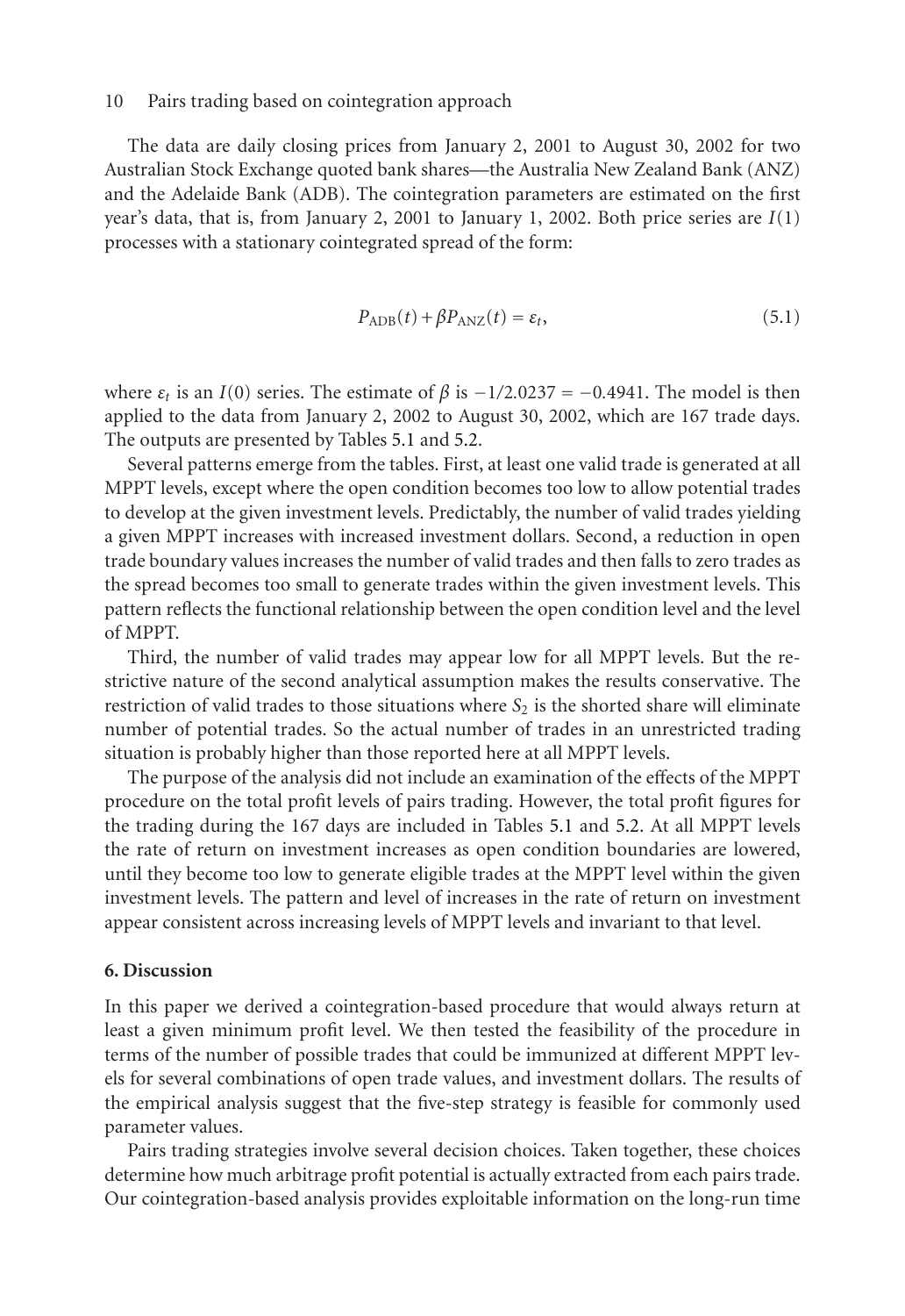| К       | $\ensuremath{W}$ | Open<br>condition (a) | Close<br>condition (b) | Number of<br>trades | Total<br>profit P | $TP/W$           |
|---------|------------------|-----------------------|------------------------|---------------------|-------------------|------------------|
| 10      | 5000             | $m+1.5\sigma$         | m                      | $\,1\,$             | 12.76             | 0.00255          |
|         |                  | $m + \sigma$          |                        | $\,1\,$             | 14.08             | 0.00282          |
|         |                  | $m + 0.75\sigma$      |                        | 2                   | 26.26             | 0.00525          |
|         |                  | $m+(\sigma/2)$        |                        | $\mathfrak{2}$      | 37.26             | 0.00745          |
|         |                  | $m+(\sigma/3)$        |                        | $\mathfrak z$       | 74.38             | 0.01487          |
|         |                  | $m+1.5\sigma$         | m                      | $\,1\,$             | 63.83             | 0.01276          |
|         |                  | $m + \sigma$          |                        | $\,1\,$             | 68.42             | 0.01368          |
| $50\,$  | 5000             | $m + 0.75\sigma$      |                        | $\mathfrak{2}$      | 131.30            | 0.02626          |
|         |                  | $m+(\sigma/2)$        |                        | $\mathfrak{2}$      | 186.31            | 0.03726          |
|         |                  | $m+(\sigma/3)$        |                        | $\boldsymbol{0}$    | $\boldsymbol{0}$  | $\boldsymbol{0}$ |
|         |                  | $m+1.5\sigma$         |                        | $\,1$               | 63.83             | 0.00638          |
|         | 10000            | $m+\sigma$            |                        | $\,1\,$             | 68.42             | 0.00684          |
| $50\,$  |                  | $m + 0.75\sigma$      | m                      | $\mathfrak{2}$      | 131.30            | 0.01313          |
|         |                  | $m + (\sigma/2)$      |                        | $\sqrt{2}$          | 186.31            | 0.01863          |
|         |                  | $m+(\sigma/3)$        |                        | $\mathfrak{Z}$      | 368.26            | 0.03683          |
|         | 5000             | $m+1.5\sigma$         | m                      | $\,1\,$             | 127.65            | 0.02553          |
|         |                  | $m+\sigma$            |                        | $\,1\,$             | 135.84            | 0.02716          |
| 100     |                  | $m + 0.75\sigma$      |                        | $\boldsymbol{0}$    | $\boldsymbol{0}$  | $\boldsymbol{0}$ |
|         |                  | $m + (\sigma/2)$      |                        | $\mathbf{0}$        | $\boldsymbol{0}$  | $\boldsymbol{0}$ |
|         |                  | $m+(\sigma/3)$        |                        | $\boldsymbol{0}$    | $\boldsymbol{0}$  | $\boldsymbol{0}$ |
|         | 10000            | $m+1.5\sigma$         | $\,m$                  | $\,1$               | 127.65            | 0.01277          |
|         |                  | $m + \sigma$          |                        | $\,1\,$             | 135.84            | 0.01358          |
| $100\,$ |                  | $m + 0.75\sigma$      |                        | 2                   | 262.60            | 0.02626          |
|         |                  | $m+(\sigma/2)$        |                        | $\overline{c}$      | 372.61            | 0.03726          |
|         |                  | $m + (\sigma/3)$      |                        | $\boldsymbol{0}$    | $\boldsymbol{0}$  | $\boldsymbol{0}$ |
| 100     | 50000            | $m+1.5\sigma$         | $\,m$                  | $\mathbf{1}$        | 127.65            | 0.00255          |
|         |                  | $m+\sigma$            |                        | $\mathbf{1}$        | 135.84            | 0.00272          |
|         |                  | $m + 0.75\sigma$      |                        | $\overline{c}$      | 262.60            | 0.00525          |
|         |                  | $m + (\sigma/2)$      |                        | $\mathfrak{2}$      | 372.61            | 0.00745          |
|         |                  | $m + (\sigma/3)$      |                        | 3                   | 734.70            | 0.01469          |

<span id="page-10-0"></span>Table 5.1. Total profit and trades under varying MPPT for three levels of investment: ANZ and ADB share pairs.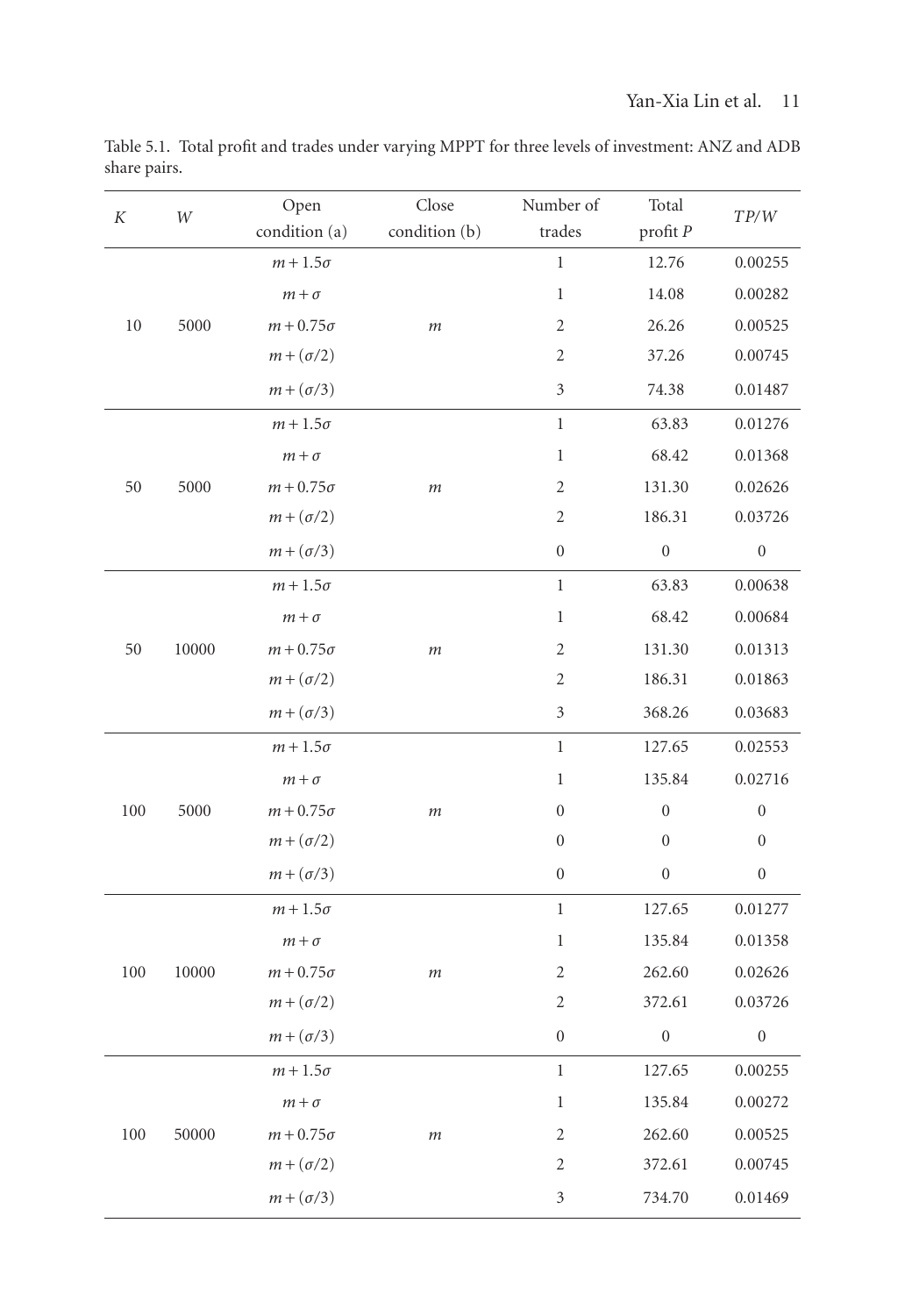| K    | W      | Open             | Close         | Number of        | Total            | TP/W             |
|------|--------|------------------|---------------|------------------|------------------|------------------|
|      |        | condition (a)    | condition (b) | trades           | profit P         |                  |
| 500  |        | $m+1.5\sigma$    |               | 1                | 636.84           | 0.00637          |
|      | 100000 | $m + \sigma$     | m             | $\mathbf{1}$     | 678.18           | 0.00678          |
|      |        | $m + 0.75\sigma$ |               | $\overline{2}$   | 1310.06          | 0.01310          |
|      |        | $m + (\sigma/2)$ |               | $\overline{2}$   | 1858.92          | 0.01859          |
|      |        | $m+(\sigma/3)$   |               | 3                | 3666.25          | 0.03666          |
|      |        | $m + (\sigma/4)$ |               | $\overline{4}$   | 5998.04          | 0.05998          |
|      |        | $m + (\sigma/5)$ |               | $\mathbf{0}$     | $\boldsymbol{0}$ | $\boldsymbol{0}$ |
|      | 100000 | $m+1.5\sigma$    |               | $\mathbf{1}$     | 1273.67          | 0.01274          |
|      |        | $m + \sigma$     | m             | $\mathbf{1}$     | 1355.36          | 0.01355          |
|      |        | $m + 0.75\sigma$ |               | $\overline{2}$   | 2620.11          | 0.02620          |
| 1000 |        | $m + (\sigma/2)$ |               | $\overline{2}$   | 3717.84          | 0.03718          |
|      |        | $m+(\sigma/3)$   |               | $\mathbf{0}$     | $\mathbf{0}$     | $\mathbf{0}$     |
|      |        | $m + (\sigma/4)$ |               | $\mathbf{0}$     | $\mathbf{0}$     | $\mathbf{0}$     |
|      |        | $m + (\sigma/5)$ |               | $\boldsymbol{0}$ | $\boldsymbol{0}$ | $\boldsymbol{0}$ |
| 2000 | 100000 | $m+1.5\sigma$    | m             | $\mathbf{1}$     | 2547.34          | 0.02547          |
|      |        | $m + \sigma$     |               | $\mathbf{1}$     | 2710.72          | 0.02710          |
|      |        | $m + 0.75\sigma$ |               | $\mathbf{0}$     | $\boldsymbol{0}$ | $\boldsymbol{0}$ |
|      |        | $m+(\sigma/2)$   |               | $\boldsymbol{0}$ | $\boldsymbol{0}$ | $\mathbf{0}$     |
|      |        | $m + (\sigma/3)$ |               | $\boldsymbol{0}$ | $\mathbf{0}$     | $\boldsymbol{0}$ |
|      |        | $m + (\sigma/4)$ |               | $\boldsymbol{0}$ | $\boldsymbol{0}$ | $\mathbf{0}$     |
|      |        | $m + (\sigma/5)$ |               | $\boldsymbol{0}$ | $\boldsymbol{0}$ | $\mathbf{0}$     |
|      |        |                  |               |                  |                  |                  |

<span id="page-11-0"></span>Table 5.2. Total profits and trades under varying MPPT with constant constrained investment: ANZ and ADB share pairs.

series behavior of share pairs that is not available through currently used statistical methods. Unlike these current techniques, cointegration also offers a technique for systematically analyzing the interdependence of strategic choices. Our analysis shows that the profitability of a pairs trading strategy depends upon using weighting rules, minimum profit hurdles, and open/close criterion that reflect traders' preferences and are appropriate to the short and long-run price behavior of the component shares. Unrealistic values imply low trading rates, excessive trade durations, and low profits per share trade. Through cointegration the trader has a tool for investigating the statistical relationship between parameters.

Our analysis also emphasizes a range of other fundamental issues in statistical arbitrage strategies that require further study.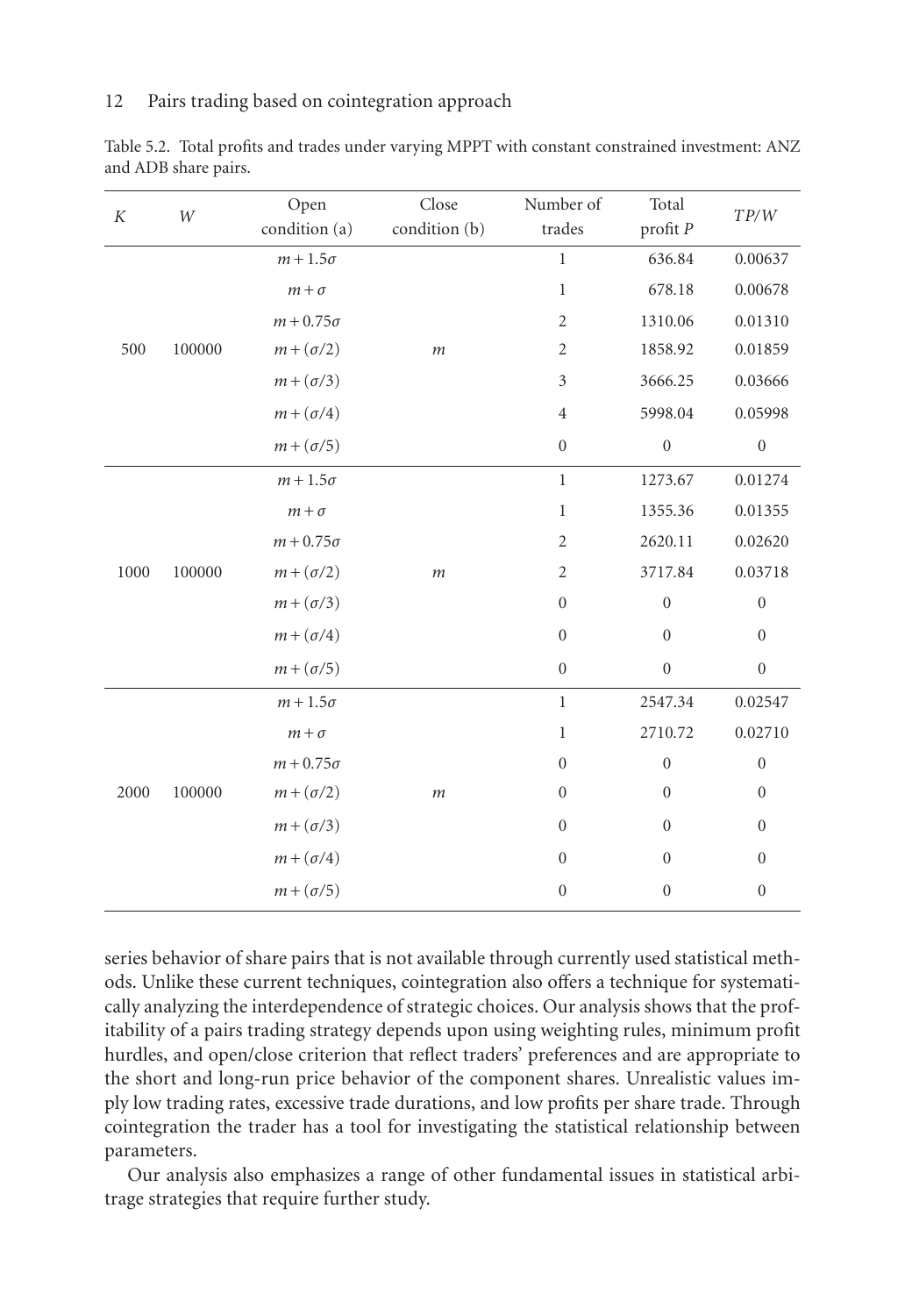- (1) The contribution to arbitrage profit of each share depends upon relative price volatilities and mean-reversion characteristics of the component shares.
- (2) "Success" in pairs trading is a compromise between arbitrage levels and profit levels. Alternative weighting rules may optimize one objective but not both. For example, at the extreme, the most profitable strategy is to weight investment in the more volatile share at 100 percent and zero weight the other share, but this strategy offers minimal systematic risk protection.
- (3) Any trading strategy is a compromise between trading frequency, duration, and per trade profitability. Arbitrage profit levels depend on achieving a suitable mix relevant to the price series behavior of a given pair of financial assets.
- (4) For cointegrated share pairs, the latent profit potential relates directly to both the size and the frequency of short-term shocks characterizing each price series. Exploiting that potential depends on strategic choices.

Pairs trading, although limited to the simplest long/short case of two shares, is directly congruent with the much wider case of *n-share* long/short portfolios. Moreover, since there is no reason why pairs trading should not use put and call options rather than the underlying shares, our statistical analysis also translates to the derivatives portfolio context. It also reflects the statistical equivalent of the economic maxim that there are no "*free lunches*."

# **Acknowledgments**

The paper has benefited from comments of Professor S. Gupta, Professor B. D. Sharma, and participants of the SCRA Conference, University of Maine, 2003, and Dr. W. Friesling, Director of Research, Commonwealth Bank, Australia, and participants at the 2003 IMMACS Workshop on Mathematical Finance, University of Wollongong. The authors are thankful to the anonymous referees for useful comments and remarks that led to a better exposition of the results.

# <span id="page-12-3"></span><span id="page-12-2"></span>**References**

- [1] C. Alexander and A. Dimitriu, *The cointegration alpha: enhanced index tracking and long-short equity market neutral strategies*, 2002, Discussion Papers in Finance ISMA Center 2002-08, University of Reading.
- <span id="page-12-4"></span>[2] C. Alexander, I. Giblin, and W. Weddington III, *Cointegration and asset allocation: a new active hedge fund strategy*, 2001, Discussion Papers in Finance ISMA Center 2001-03, University of Reading.
- <span id="page-12-0"></span>[3] E. Gatev, W. Goetzmann, and G. Rouweunhorst, *Pairs trading: performance of a relative value arbitrage rule*, Working Paper 7032, National Bureau of Economic Research, Washington DC, 1999.
- <span id="page-12-1"></span>[4] T. Gillespie and C. Ulph, *Pair trades methodology: a question of mean reversion*, Proceedings of International Conference on Statistics, Combinatorics and Related Areas and the 8th International Conference of Forum for Interdisciplinary Mathematics, NSW, December 2001, unpublished paper.
- <span id="page-12-5"></span>[5] R. Harris, *Using Cointegration Analysis in Econometric Modelling*, Prentice Hall, London, 1995.